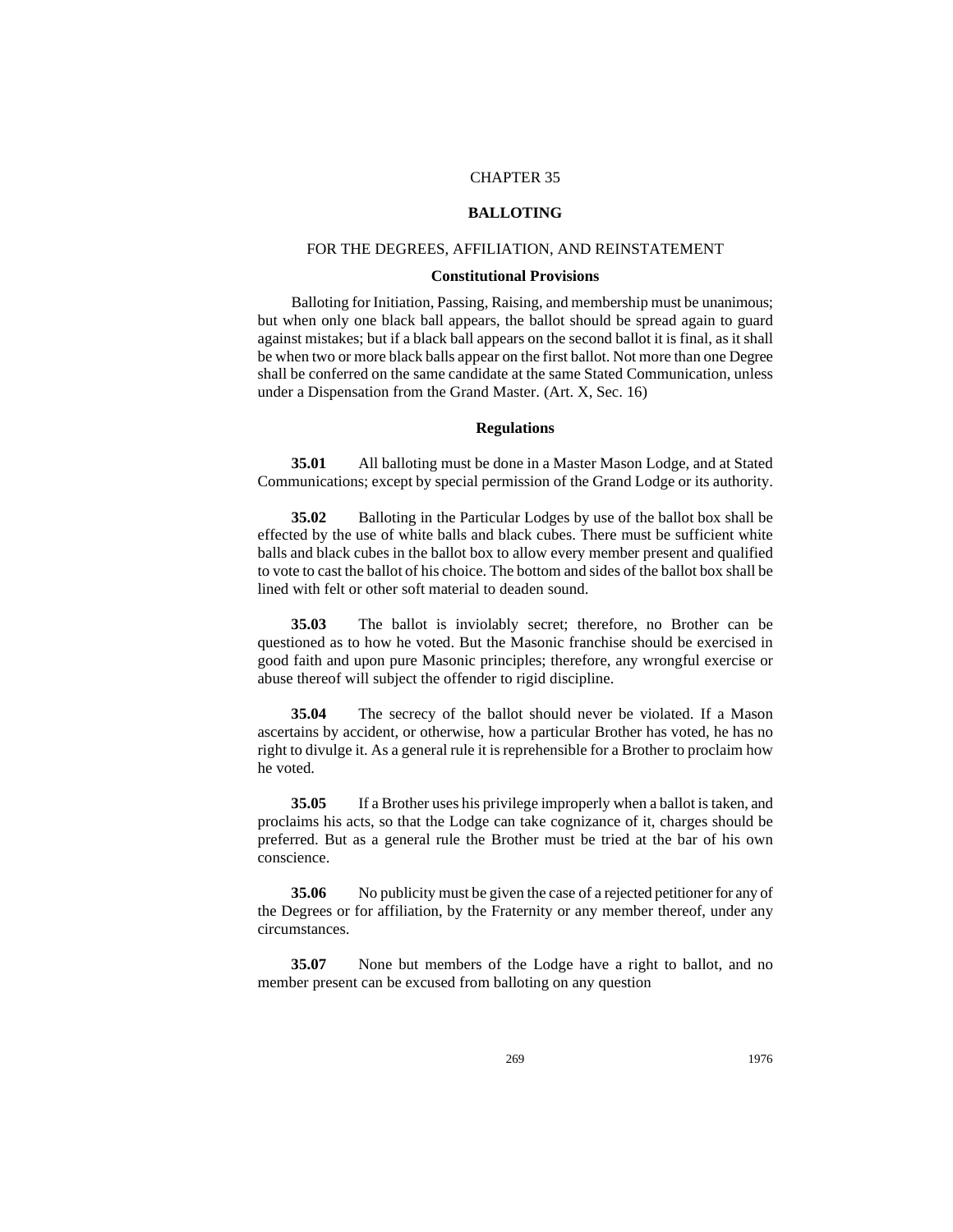#### **35.08 Digest of Masonic Law Chap. 35**

before the Lodge, except by a vote of the Lodge, upon good cause shown; nor can a member be permitted to retire from the Lodge to avoid casting his ballot.

**35.08** Separate collective ballot may be taken upon petitions for the Degrees, upon petitions for affiliation, and upon request for waiver of jurisdiction, but not more than five (5) petitions for the Degrees, nor more than five (5) petitions for affiliation, nor more than five (5) requests for waiver of jurisdiction shall be included in each collective ballot, and each collective ballot shall relate only to petitions for the Degrees, or to petitions for affiliation, or to requests for waiver of jurisdiction, and not to any combination of such petitions and requests. When one (1) or more black balls appear in a collective ballot, a separate ballot shall be taken on each petition or request and in the event of a single black cube in such separate ballot, such separate ballot shall be spread again in accordance with requirements of Section 16, Article X of the Constitution.

**35.09** A ballot must be clear to elect for affiliation or the Degrees, and be spread a second time when but one negative vote appears.

**35.10** When a ballot is taken on a petition of a candidate to receive the Symbolic Degrees of Masonry, and become a member of any Particular Lodge in this Jurisdiction, if the ballot is clear the petitioner shall be declared elected to receive the Three Degrees; *provided,* that when a petitioner has been regularly elected to receive the Three Degrees and fails to present himself for the E.A. Degree within six months after election, or fails to qualify for advancement, or to present himself for advancement within six months after having received the preceding Degree, the Lodge shall cause investigation of the petitioner to be made and shall again spread the ballot, but without a new petition, and if the ballot is clear the Degree for which the petitioner is then next in line may then be conferred, assuming he has passed a satisfactory examination in the preceding Degree, if any.

**35.11** If, upon examination of the ballot, the Master finds but a single black ball cast, he shall order a second ballot. Under no other circumstances shall a second ballot be permitted, and when the ballot has once been declared by the Master, it can not be reconsidered; further, it shall be destroyed by him after it has been declared.

**35.12** A negative vote cannot be withdrawn, and thereby leave a constructive clear ballot, for no Degree can be conferred until after an actual clear ballot.

**35.13** On any ballot taken upon a petition for affiliation, dual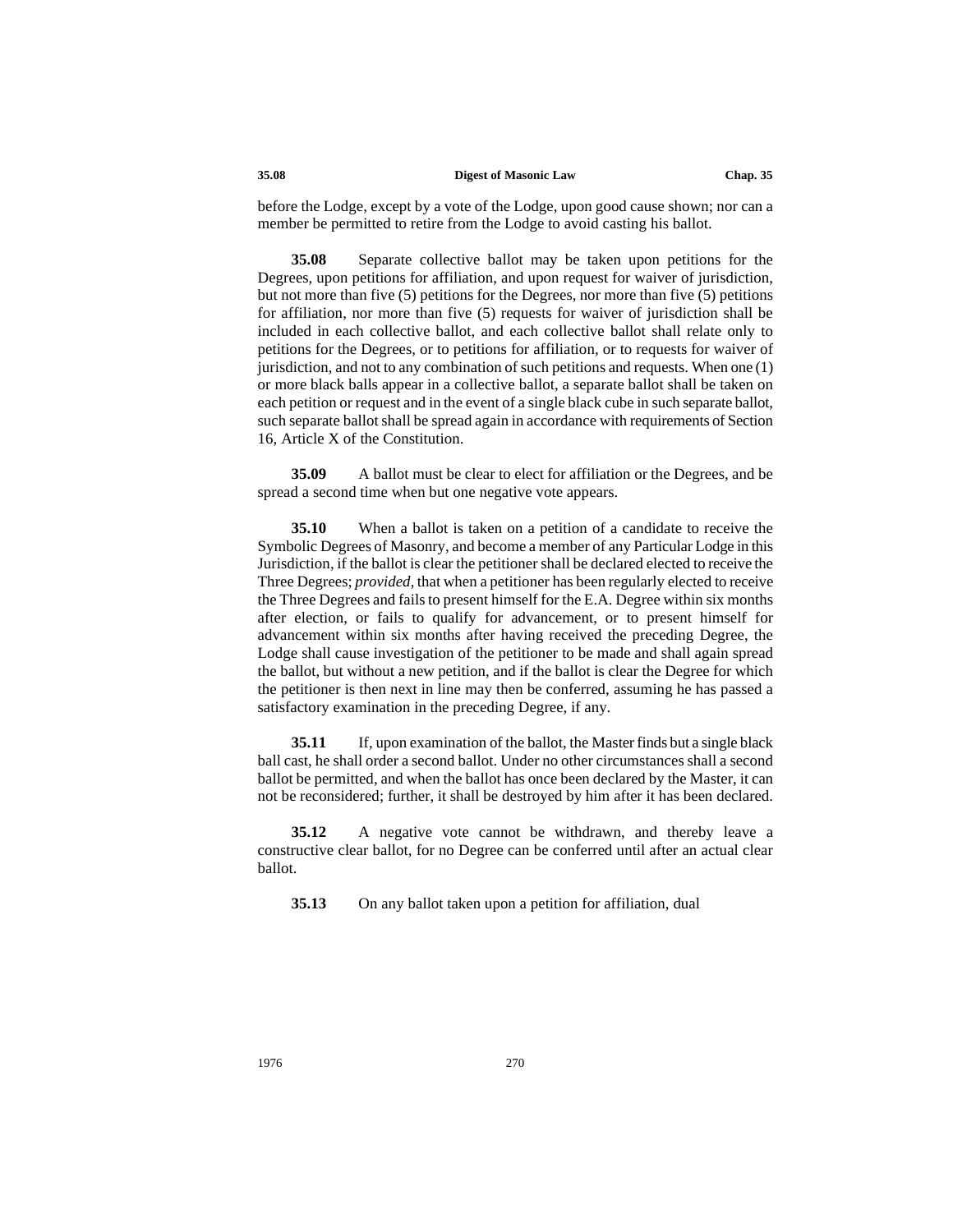#### **Chap. 35 Balloting 35.13**

membership or the granting of honorary membership, the Brother on whom the ballot is to be taken shall retire from the Lodge Room during the taking and determination of the result of such ballot.

#### **Rulings and Decisions**

Where the Worshipful Master, through error, declares a petitioner rejected without spreading the ballot a second time when only one negative vote appeared in the first ballot, such action was error, and due and timely notice should be given to the membership and the petition should be balloted upon again in the correct manner. (1954 Proc. 73)

In answer to the question of multiple ballot boxes, recommended two or more as necessity might demand. (1950 Proc. 65)

The Grand Master may grant permission for a re-ballot on petition providing membership of Lodge is notified when balloting will take place. (1953 Proc. 48)

Where petitioner requests permission to withdraw petition because of his wife's religious objection and requests notice given by letter stating the reason, the petition must go to ballot and Lodge is judge of method of notification. (1946 Proc. 36)

Where collective ballot is taken on petition and ballot is dark, such dark ballot does not constitute first ballot on any of the individual petitions and if in the subsequent vote on a petition previously voted on in the collective ballot one black ball appears, it is required that such ballot on the individual petition be respread. In other words, each individual petition is to be voted on after collective dark ballot the same as if the collective ballot had never been spread. (1959 Proc. 59, 164)

When a Brother has been Initiated an Entered Apprentice and fails to become proficient within six months, a new investigation and ballot must be had, without necessity, however, of a new petition. Since the Brother is an Entered Apprentice Mason he is entitled to continue instruction in the Degree pending the re-investigation and ballot before progressing to the Fellow Craft Degree. (1959 Proc. 54-55, 164)

When a black cube appears in each of two consecutive ballots on petition for the Degrees the second ballot is final and constitutes rejection of petitioner. (1968 Proc. 57, 212)

Under Regulation 35.08 collective ballot may be taken upon petitions for the Degrees, for affiliation, and for waiver of jurisdiction, but each of these kinds or classes of petitions must be subject of a separate collective ballot, that is, a separate collective ballot must be taken for petitions for the Degrees, a separate collective ballot for petitions for affiliation, and a separate collective ballot for petitions for reinstatement. (1964 Proc. 66, 268) (Note: Regulation 35.08 as amended in 1967 does not permit collective ballot on petition for reinstatement)

When one black cube appears on ballot for reinstatement after sentence of indefinite suspension, the ballot shall be re-spread, and if one or more black cubes appear on second ballot, the petition shall be declared finally rejected. (1964 Proc. 67, 268)

Where one black cube appeared on first ballot on petition and no second ballot was taken, ballot was irregular and proceedings should be abated and petition again balloted upon after due notice to membership. (1965 Proc. 196, 198)

The provisions of Regulations 35.10 and 37.02 relating to failure of petitioner to present himself for E.A. Degree within six months are applicable also to Entered Apprentice and Fellow Craft Masons who fail to present themselves within six months after receiving the preceding Degree. (1967 Proc. 74, 210)

A collective ballot can be used for the purpose of balloting on petitions for dual membership and for transfer by affiliation. (1994 Proc. 101)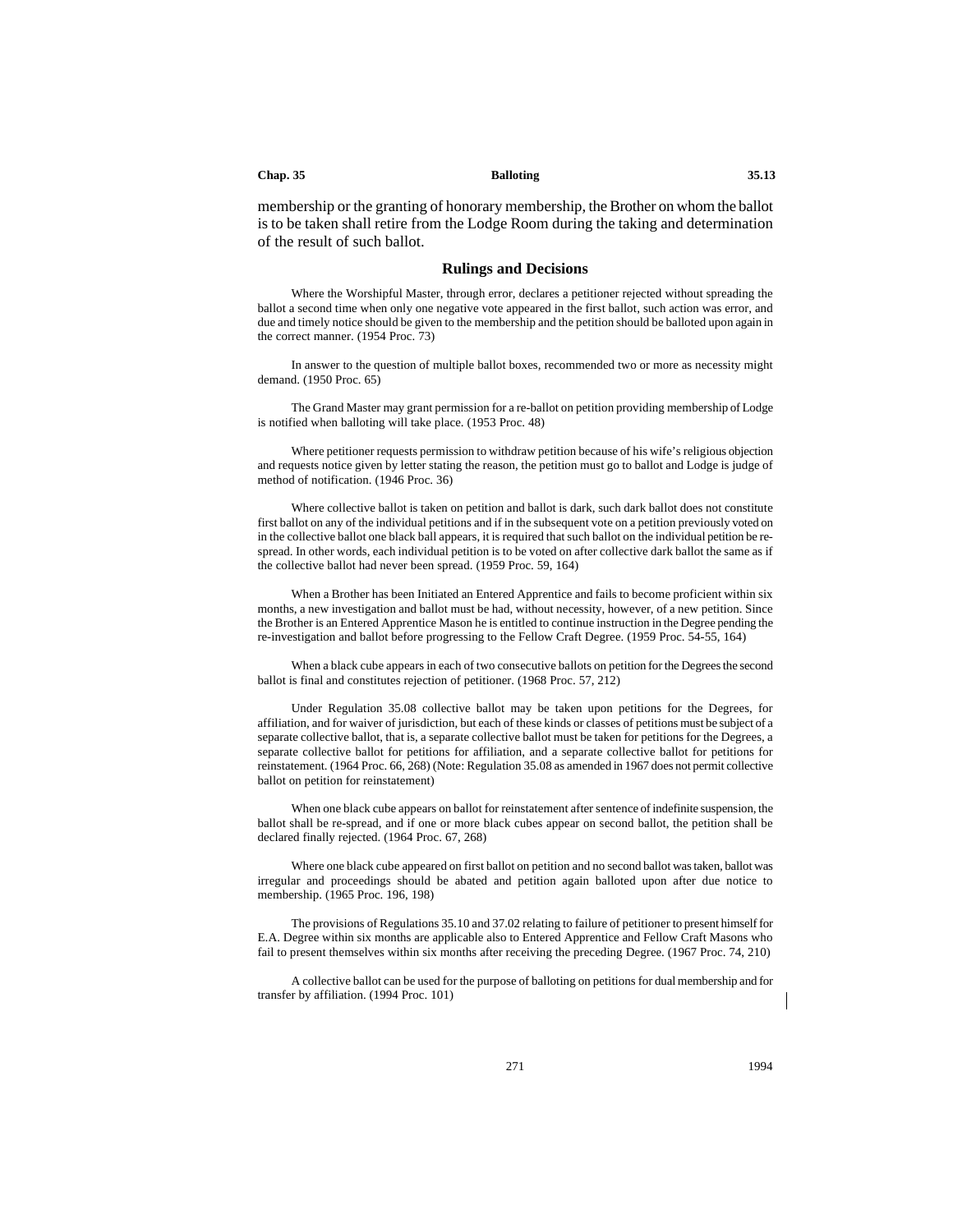# **IRREGULAR OR VOID BALLOT Regulations**

**35.14** A ballot spread, inadvertently or otherwise, upon any petition for Initiation before the Investigating Committee reports, is null and void and proceedings abate. Each member of the Committee should investigate independently, and may submit his report in writing or authorize some Brother to report for him, if unable to be present in person. The Committee may submit a unanimous report, or it may submit a divided report, but whether unanimous or divided, the Committee is automatically discharged when it reports, and the petition reported on must go to ballot, but the time of spreading the ballot is the Worshipful Master's responsibility, and a motion to spread the ballot is out of order.

**35.15** When through mechanical error or otherwise more ballots are cast then there are members of the Particular Lodge present, this fact shall render the ballot irregular, and it shall be the duty of the Worshipful Master to declare the ballot void and re-spread the ballot.

# **Rulings and Decisions**

When the ballot is spread on petition for Degrees and one (1) negative ballot appears and no second ballot is taken but ballot is spread at second meeting and ballot found to be clear, the proceedings are irregular and both ballots are void and Lodge should proceed to re-ballot in usual form. (1944 Proc. 33) Ballot on petition for Degrees taken when only (1) Member of Committee had reported is void.

Subsequent ballot after full Committee report is valid ballot. (1944 Proc. 31) Vote on petition for affiliation before Constitutional time is irregular and proceedings should abate.

(1943 Proc. 75)

At a Stated Meeting on December 23, 1982, the Ballot was spread on a petition for Affiliation. There were 49 Members present and the ballot being clear, the Brother was declared elected to membership. However, at a later date, the Worshipful Master was informed that one member present on December 23rd, 1982, did not ballot. Therefore, he set the election aside. I rule that since the proper declaration was asked and no one objected that this Brother did not ballot, the ballot stands and the Brother was elected to membership on December 23, 1982, and the Lodge so notify him. (1984 Proc. 115)

#### **DARK BALLOT; REOPENING**

### **References**

Grand Master may grant Dispensation to reopen a dark ballot. Reg. 6.10(c)

### **Rulings and Decisions**

Dark ballot may be reopened when dark vote was cast through misunderstanding. (1943 Proc. 78) Dark ballot after unfavorable Committee report will be reopened upon the discovery by Committee that they had investigated wrong person but same may further investigate and ballot by the Lodge will be authorized. (1944 Proc. 32)

When ballot on waiver of jurisdiction was dark because of insufficient information and subsequent investigation showed nothing against character of applicant, Grand Master may authorize proceedings to abate and reopen ballot. (1946 Proc. 33)

A dark ballot on second ballot will not be reopened even if thirteen (13) votes cast and only twelve (12) members of Lodge present there being (2) black balls on second ballot and one (1) black ball on first ballot. (1944 Proc. 28)